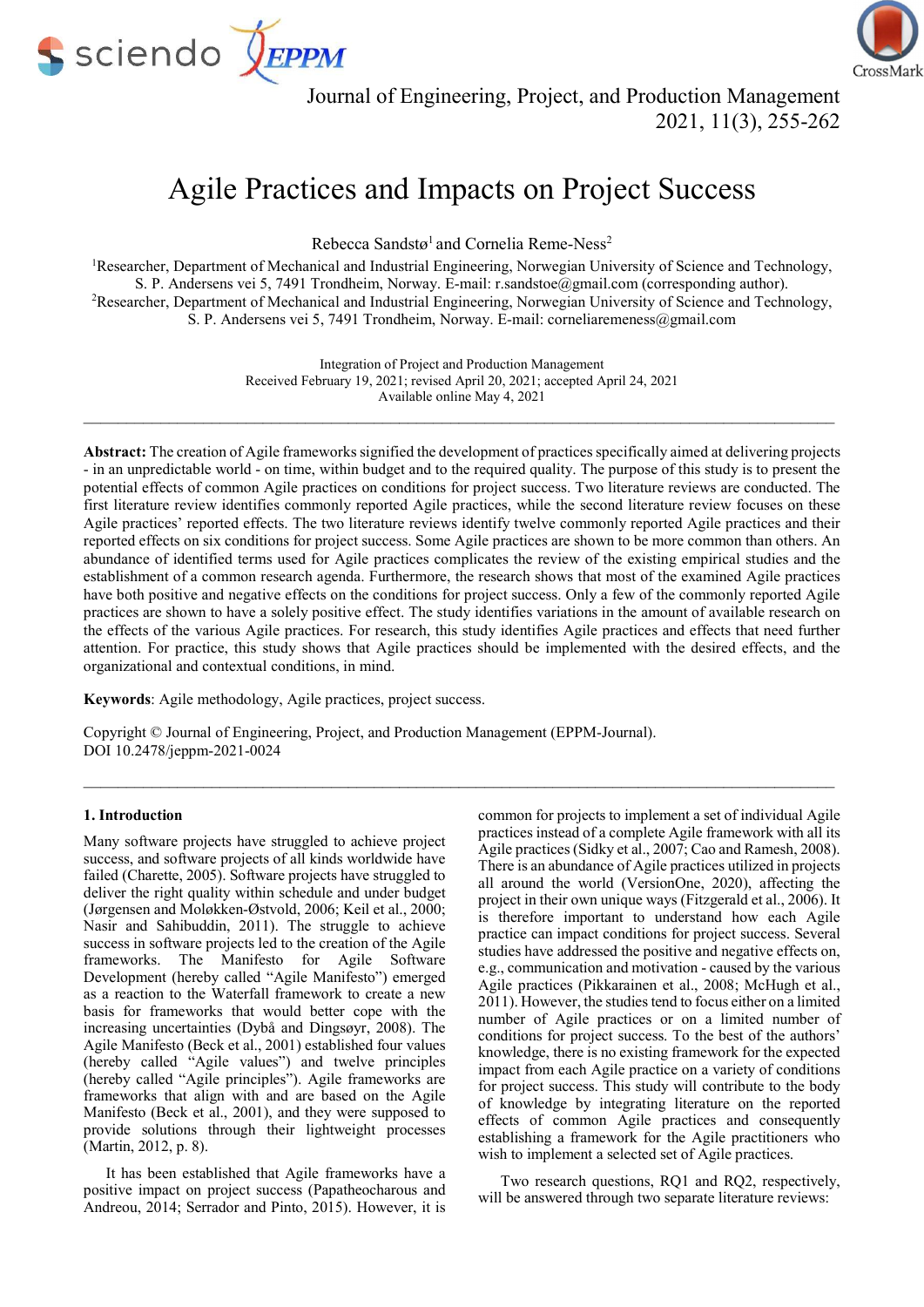### What Agile practices are commonly reported?

What are the reported effects of commonly reported Agile practices?

## 2. Method

## 2.1. Design of Literature Reviews

To answer the research questions, there were conducted narrative literature reviews based on the description by Green et al. (2006) and Ferrari (2015).

Since the publication of the Agile Manifesto (Beck et al., 2001) in 2001, Agile practices have abundantly been described in research (Dingsøyr et al., 2012). Since most of scientific research relevant for Agile frameworks occurred after the articulation of the Agile Manifesto (Beck et al., 2001), as mentioned by Dingsøyr et al. (2012), all literature from before 2001 was discarded. To find the most relevant literature, a combination of keyword searches and reference snowballing was used. The snowballing was conducted as described by Sayers (2008) and using the Google Scholar search engine. All searches were conducted in English.

The nature of the two investigated research questions was slightly different. For RQ1, the task was to identify the most relevant and acknowledged Agile practices. For RQ2, there was a need for a set of sources specifically investigating reported effects. Consequently, the two research questions demanded different literature searches.

#### 2.2. RQ1 Literature Search

One search criterion utilized for the RQ1 literature search concerned the number of citations. To ensure identification of the most common Agile practices, mainstream references were deemed the most relevant. In this context, "mainstream" refers to references that present theories regarded as conventional and widely accepted. Mainstream references will often have many citations, as they complement the findings of many other references. Thus, to increase the probability of the Agile practices being widely reported, publications with a high number of citations were preferred. Both peer-reviewed articles and textbooks by credited authors were included in the final list of references.

The Norwegian University of Science and Technology (NTNU) Library (Oria) was the chosen database for the keyword search. The keyword search was conducted with various search phrases, where the most relevant proved to be the following:

• Agile AND (practice\* OR method\* OR technique\*)

• "Agile software development" AND (practice\* OR method\* OR technique\*)

The choice of relevant literature was based on its relevance to RQ1 (evaluated through title and later full text), and the search criteria explained above. The keyword search resulted in adding more recent references with an investigatory perspective on Agile practices. The RQ1 literature search was considered finished when adding references no longer resulted in entirely new Agile practices, but rather in confirming already identified ones.

#### 2.3. RQ2 Literature Search

The objective of the literature review for RQ2 was to identify reported effects of the commonly reported Agile practices. The literature search was performed as a narrative literature search, but with elements from the systematic review methodology - e.g., the systematic exclusion of sources. To evaluate the relevance and credibility of the sources for the literature review, the following search criteria were used:

1. Literature topic: Empirical studies, relevant for RQ2

- 2. Literature type: Peer-reviewed articles
- 3. Publishing year: 2001 2020
- 4. Citations: Minimum ten citations

The literature search was conducted according to the search criteria defined above, and RQ2 and its scope. Web of Science was the chosen database for the search phrases, as it encompasses journals of high impact factor (NTNU, 2020). The initial search was conducted using the following phrase:

• Agile AND (practice\* OR method\* OR technique\*) AND (effect\* OR impact\*) AND empirical\*

Additionally, specific searches targeting all the Agile practices under investigation were conducted. To further narrow down the search hits, articles not related to the Agile Manifesto (Beck et al., 2001) and articles with less than ten citations were eliminated. The title and abstract of the remaining articles were screened for relevance to RQ2, before snowballing was performed using Google Scholar.

#### 3. Findings and Discussion

### 3.1. Common Agile Practices

The commonly reported Agile practices resulting from the literature review will be written in "italic" – e.g., sprints – and each will be provided a unique  $ID - e.g., API$ . This is to highlight the commonly reported Agile practices in the text and to enable their traceability. Furthermore, it serves to distinguish between the commonly reported Agile practices and the terms for Agile practices as used by the references when answering RQ2 in Sub-Section 3.2.

The list of commonly reported Agile practices was created in four steps as follows:

- 1. Identifying Agile practices
- 2. Clustering similar Agile practices
- 3. Filtering out rarely mentioned Agile practices
- 4. Sorting Agile practices by categories

To make the initial list, the relevant references were reviewed, and all reported Agile practices were noted. Many of the Agile practices in the initial list were similar. In some cases, the Agile practices were completely identical but listed under different names - e.g., "stand-up meetings" and "daily progress tracking meetings". To simplify the list - and thus simplify future investigation and discussion - similar Agile practices were clustered together. The clustered Agile practices were given a common name. Widely accepted and intuitively understandable names were chosen as the common names. Furthermore, the clustered Agile practices mentioned by less than five references were excluded to ensure that only commonly reported Agile practices were included. Finally, the Agile practices were sorted by category and listed with their common names. The final list of twelve commonly reported Agile practices could be seen in Table 1. The unused names for the Agile practices were moved to a separate column, along with the names appearing while answering RQ2. Out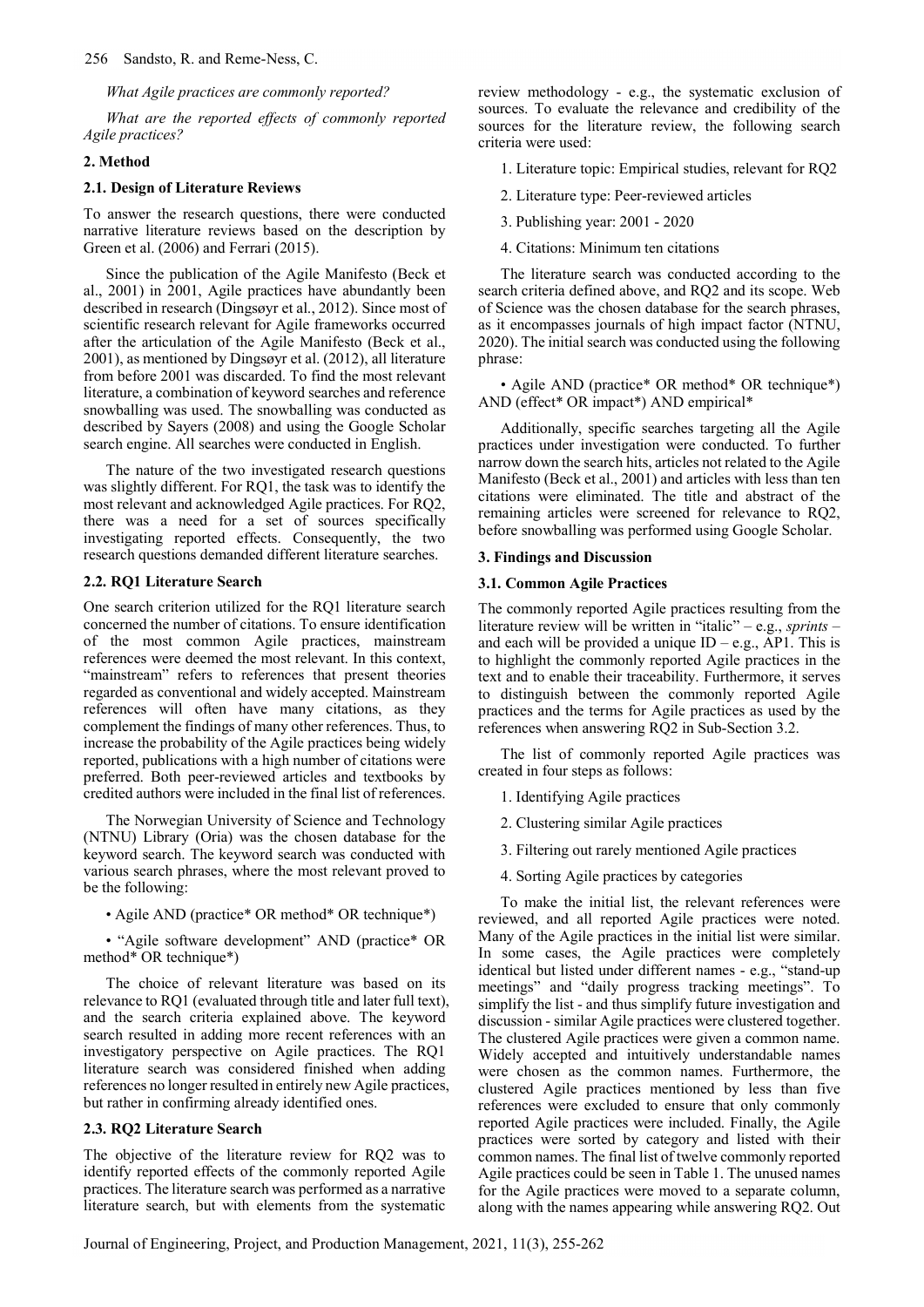of the identified twelve Agile practices, the most commonly reported Agile practices are sprints, continuous code integration, incremental releases, and value-prioritized requirements.

| <b>Agile Practice</b>                  | <b>Additional Names and Similar Agile Practices</b>                                                                                                                                                                                                                           |
|----------------------------------------|-------------------------------------------------------------------------------------------------------------------------------------------------------------------------------------------------------------------------------------------------------------------------------|
| AP1: Co-located team                   | Open office landscape/space, co-located office space, open working                                                                                                                                                                                                            |
|                                        | environment, face-to-face conversations at the workspace, open workspaces                                                                                                                                                                                                     |
| AP2: Customer involvement              | Customer team member, client driven iterations, end-user involvement, on-                                                                                                                                                                                                     |
|                                        | site customer, customer collaboration                                                                                                                                                                                                                                         |
| AP3: Self-organized team               | Team autonomy                                                                                                                                                                                                                                                                 |
| AP4: Continuous progress visualization | Tracking iteration progress, continuous visualization, task board, storyboard,<br>status board, informative workspace                                                                                                                                                         |
| AP5: Incremental releases              | Frequent releases, review of deliveries, early releases, agile feedback, sprint<br>review, demonstration, customer feedback, iteration reviews, collective /<br>review meetings                                                                                               |
| AP6: Minimal documentation             | Agile documentation                                                                                                                                                                                                                                                           |
| AP7: Retrospectives                    | Retrospective meetings, iteration retrospective, reflection workshop, post-<br>iteration workshops, sprint retrospective, collective retrospective meetings                                                                                                                   |
| AP8: Value-prioritized requirements    | Planning game, simplicity in design, specification of requirements,<br>prioritization of requirements, user stories, client-driven iterations, iteration<br>backlog, product backlog, sprint backlog, metaphor, agile specification,<br>gathering and clarifying requirements |
| AP9: Continuous code integration       | Frequent integration, continuous builds, automated builds, continuous<br>integration                                                                                                                                                                                          |
| AP10: Pair programming                 | No additional names or similar Agile practices identified.                                                                                                                                                                                                                    |
| AP11: Sprints                          | Short iterative cycles, iteration planning (meetings), constant planning,                                                                                                                                                                                                     |
|                                        | adaptive planning, agile sprints                                                                                                                                                                                                                                              |
| AP12: Stand-up meetings                | Daily progress tracking, daily (team) meetings, daily stand-up (meeting),<br>scrum meeting                                                                                                                                                                                    |

| Table 1. Commonly reported Agile practices |
|--------------------------------------------|
|--------------------------------------------|

## 3.2. Effects of Agile Practices

### 3.2.1. Communication

The findings by Pikkarainen et al. (2008) might suggest that the internal communication  $-$  i.e., the communication within the team – is positively impacted by  $stand-up$ meetings (AP12), co-located team (AP1), continuous progress visualization (AP4), sprints (AP11), retrospectives (AP7), pair programming (AP10), and continuous code integration (AP9). This positive effect from the co-located team on internal communication was also supported by Mishra et al. (2012), who claimed that an open working environment was important to facilitate internal communication.

In contrast, *co-located team*, *sprints*, and *pair* programming could also have a negative effect on the internal communication, along with value-prioritized requirements (AP8). Pikkarainen et al. (2008) observed that the open office space could make it more difficult to focus. They also claimed that the product backlog and sprints were negatively associated with internal communication by decreasing the project's long-term visibility. This might indicate that value-prioritized requirements and sprints have a negative effect on internal communication. Furthermore, pair programming could result in challenges and frustration among team members when utilized daily (Pikkarainen et al., 2008).

Sprints can also be understood to have a positive effect on the external communication  $-$  i.e., the communication between the team and the various stakeholders – along with incremental releases and value-prioritized requirements. Pikkarainen et al. (2008) claimed that iteration planning improved the external communication by enabling an enhanced short-term focus, suggesting a positive effect from sprints on external communication. They further argued that iteration reviews, product backlog and sprint backlogs established new communication methods between the team and the stakeholders, thus ensuring that the product would be in accordance with the requirements. This might indicate that incremental releases and valueprioritized requirements also can improve the external communication. The findings by Hummel et al. (2015) might indicate a support for the positive impact from incremental releases on the external communication, as incremental releases may be understood to enable frequent direct communication between the team members and the customer.

Co-located team, stand-up meetings, sprints, pair programming, incremental releases, and retrospectives could have a positive effect on direct communication – defined as "synchronous" and "spoken" communication – according to Hummel et al. (2015). They argued that a colocated office space, daily stand-up meetings, iteration planning meetings, pair programming, sprint review and sprint retrospective meetings were the most effective Agile practices for direct communication.

Face-to-face was perceived as the most efficient communication method (Hummel et al., 2015). Another suggested positive effect from *co-located team* was its ability to reduce external disturbances as there was a physical separation from other projects. Stand-up meetings were found to enable extensive direct communication –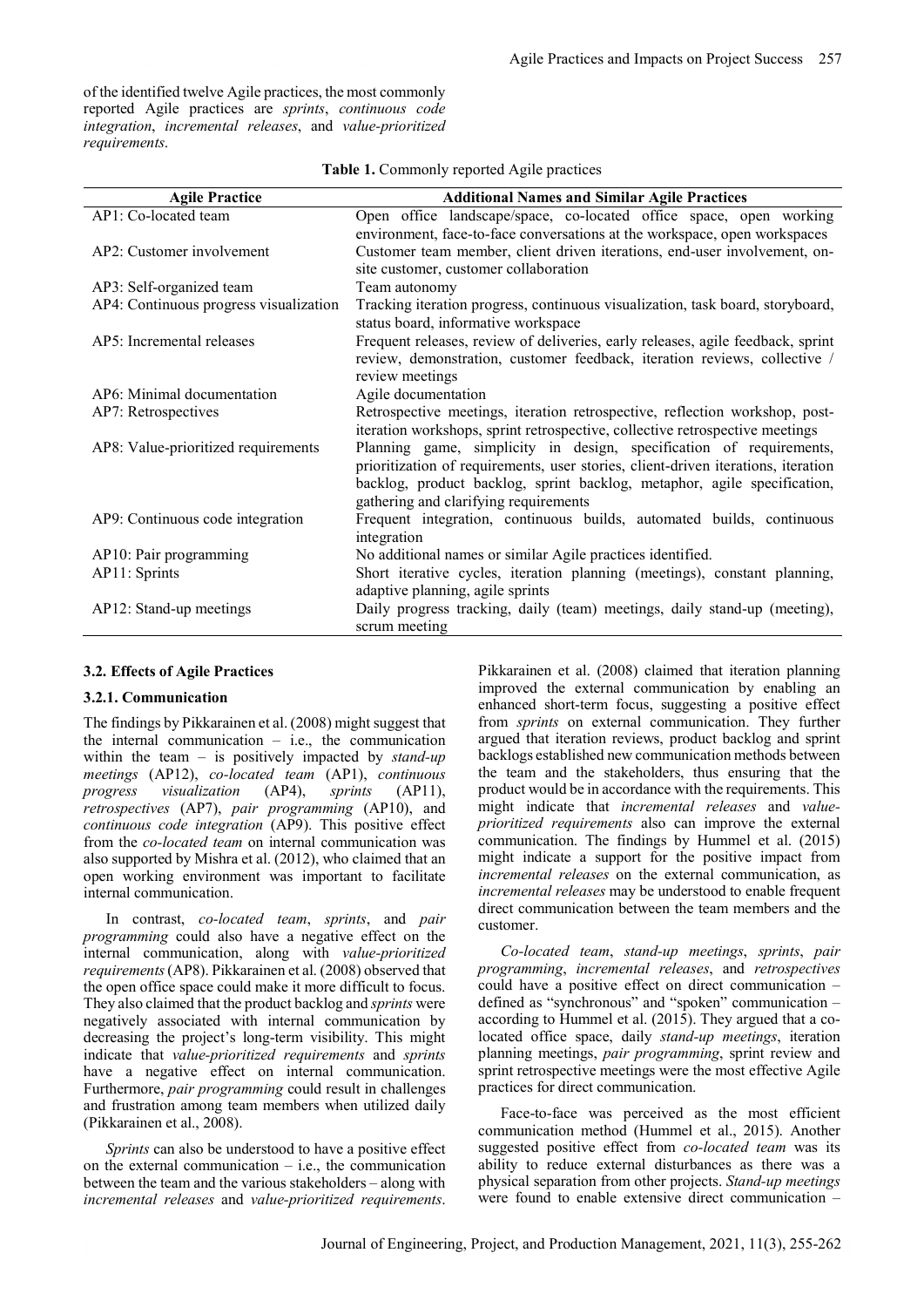both during and after the meetings – and retrospectives to facilitate the improvement of the direct communication (Hummel et al., 2015).

Retrospectives, value-prioritized requirements, and continuous progress visualization could be important enablers for indirect communication – defined as "asynchronous" and "written" communication – according to Hummel et al. (2015) and Mishra et al. (2012). Although not as evident, indirect communication could also be important for project success (Hummel et al., 2015; Pikkarainen et al., 2008). Hummel et al. (2015) noted product backlog and agreements from retrospectives as valuable documents. As documentation is encompassed by the definition of indirect communication, value-prioritized requirements and retrospectives could be understood to have a positive effect on indirect communication. Mishra et al. (2012) claimed that status boards could facilitate nonverbal communication – also considered a form of indirect communication – indicating a positive effect from continuous progress visualization.

## 3.2.2. Motivation

Motivation is connected to autonomy (Pelletier et al., 2001), and a self-organized team (AP3) leads to autonomous teams. Thus, it is natural to believe that teams implementing selforganized teams will experience increased motivation. However, the literature is divided on this matter, and it is difficult to make a direct connection. Pelletier et al. (2001) argued that self-determined motivation was affected positively when the social context encouraged individual autonomy. Furthermore, Tripp et al. (2016) found that Agile practices impacted perceived job autonomy, and thereby motivation. On the other hand, Moe et al. (2010) noted that group-level autonomy could conflict with individual autonomy. They argued that self-organizing groups could inflict stricter control on the individual members than team leaders in traditional frameworks, e.g., the Waterfall framework. Langfred (2007) supported this claim by arguing that self-organized teams could tend to reduce individual autonomy – especially when responding to conflicts. Therefore, it cannot be affirmed if implementing self-organized team provides more motivated individuals or if the self-organized group ends up decreasing individual autonomy and thereby motivation.

The findings of McHugh et al. (2011) indicate that implementing sprints (AP11), stand-up meetings (AP12), and retrospectives (AP7) could contribute to stronger motivation. They reported that the increased motivation was caused by increasing motivation-contributors such as a sense of belonging and employee participation. McHugh et al. (2011) also reported negative effects on motivation from implementing sprints, stand-up meetings, and retrospectives. They reported that the three Agile practices caused de-motivation due to increased meeting length and frequency, and challenges related to implementing the Agile practices on complex tasks. Additionally, McHugh et al. (2011) found that stand-up meetings and retrospectives also contributed to decreased motivation by increasing stress.

## 3.2.3. Transparency

The findings of McHugh et al. (2012) can indicate how sprints (AP11), stand-up meetings (AP12) and retrospectives (AP7) affect transparency in Agile teams. McHugh et al. (2012) found that sprints improved visibility of requirements and time estimates. Stand-up meetings led to transparency of the daily progression in the project. Retrospectives provided transparency of the progression in the project, leading to faster clarifications concerning delays and immediate improvements in the work processes that caused the delays. Additionally, developers reported that the process of openly reporting time estimates raised the level of mutual responsibility the team members felt towards each other in reaching the time and quality goals.

# 3.2.4. Trust

Sprints (AP11), stand-up meetings (AP12) and retrospectives (AP7) may increase trust in Agile teams (McHugh et al., 2012). McHugh et al. (2012) argued that these three Agile practices increased trust indirectly through, e.g., communication and knowledge-sharing. Their findings are somewhat contrary to the ones reported by Piccoli and Ives (2003), who claimed behavioral control mechanisms (activities such as explicit work assignments and specifications of rules and procedures, found in sprints and stand-up meetings) led to a decrease in trust.

McHugh et al. (2012) also found that the Agile practices sometimes affected trust in negative ways. Specifically, individuals would feel a higher team pressure if they did not deliver on time or with the pre-agreed quality. The open sharing of time estimates – created to increase trust – was observed to possibly have the opposite effect (McHugh et al., 2012). Sprints, stand-up meetings, and retrospectives led to quicker identification of tasks that had not been delivered on time, and the trust consequently decreased. The challenges related to implementing behavioral control, found in sprints and stand-up meetings, were supported by Piccoli and Ives (2003).

## 3.2.5. Knowledge-sharing

Co-located team (AP1), continuous progress visualization (AP4), stand-up meetings (AP12), sprints (AP11), incremental releases (AP5), retrospectives (AP7), and customer involvement (AP2) could cause increased knowledge-sharing. Santos et al. (2015) claimed that insufficient knowledge-sharing could cause rework and that sufficient knowledge-sharing could result in time savings by enabling reuse and improvements of previous work.

The study by Santos et al. (2015) might suggest that colocated team increases knowledge-sharing through identifying team members' knowledge, enabling feedback and visibility, and improving the work environment. Open workspaces could enable the creation of social areas at work – such as areas for playing games and consumption – that facilitated informal conversations, as observed by Santos et al. (2015). These informal conversations could enable knowledge-sharing because people with useful knowledge of the discussed topics were able to enter conversations and share what they knew (Santos et al., 2015). The findings by Santos et al. (2015) on the colocated team might also suggest an indirect connection between face-to-face communication and knowledgesharing through problem-solving. This was supported by Pikkarainen et al. (2008) and Hummel et al. (2015), who argued that the co-located and open office space accelerated problem-solving.

The findings by Santos et al. (2015) might indicate that continuous progress visualization increases knowledgesharing. The informative workspaces made progress and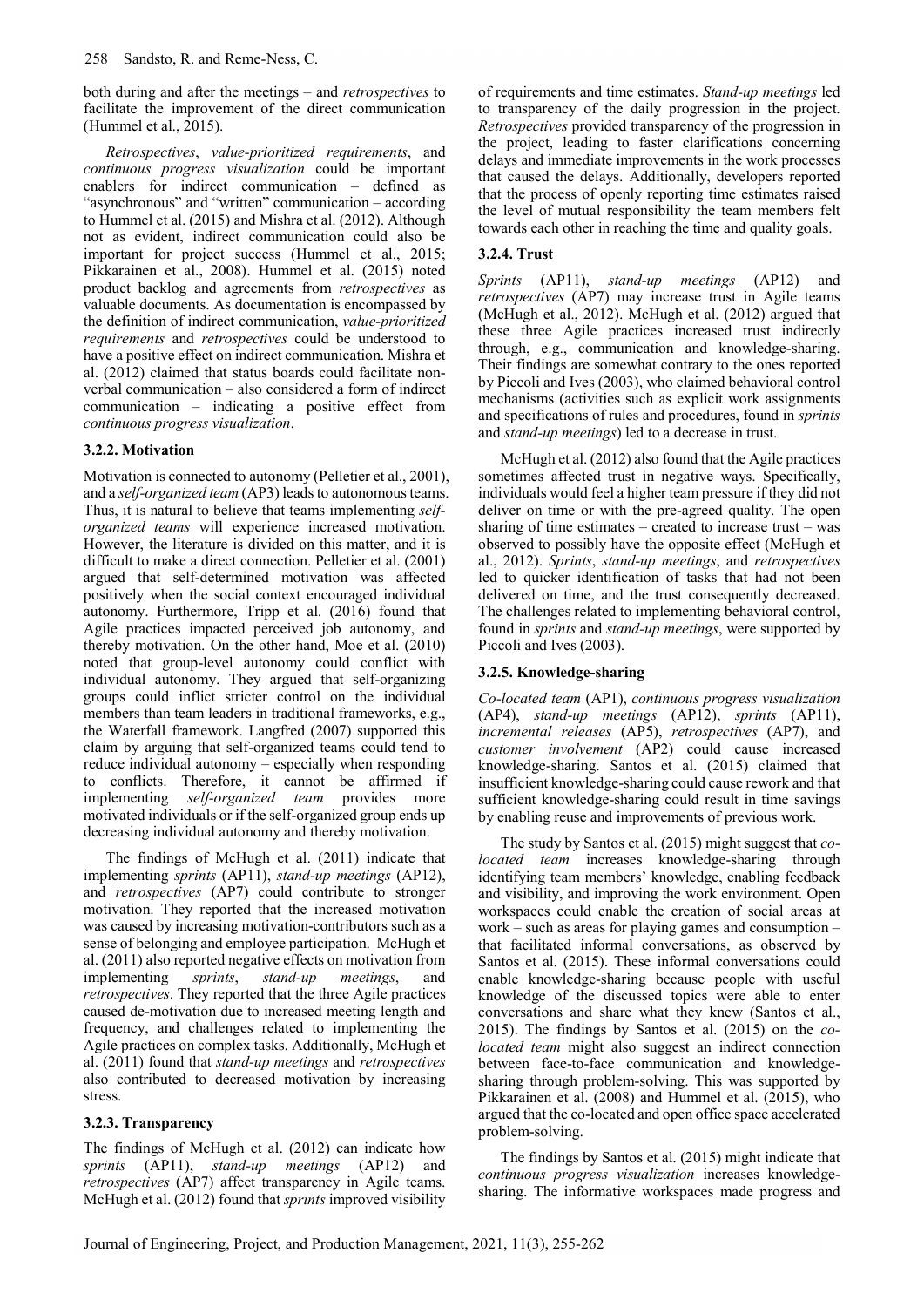status of the various projects visible to the team members, thus directly enabling feedback and visibility.

Furthermore, the study by Santos et al. (2015) might suggest that stand-up meetings, sprints, incremental releases, and retrospectives increase knowledge-sharing through enabling feedback and visibility, and through improving the work environment. Again, their findings imply an indirect connection between these Agile practices and knowledge-sharing through problem-solving, which Pikkarainen et al. (2008) supported for stand-up meetings. Parts of the findings by Santos et al. (2015) were supported by McHugh et al. (2012), who reported that sprints, standup meetings, and retrospectives increased knowledgesharing.

Dingsøyr and Lassenius (2016) and Karlstrom and Runeson (2005) found that customer involvement increased the feedback rate from the customer and gave the supplier a better understanding of the customer value. Their findings were indirectly backed by Hoda et al. (2011), who found that insufficient customer involvement caused problems in prioritizing requirements. These findings might indicate that customer involvement increases knowledge-sharing between customer and supplier.

## 3.2.6. Agility

Agility can be defined as the team's ability to respond to the customer's changing requirements in an extensive and efficient manner (Lee and Xia, 2010; Recker et al., 2017). Response extensiveness and response efficiency are two dimensions of software project agility. Response extensiveness is related to the amount, magnitude, and variety of the response, while response efficiency is related to the required resources to respond (Lee and Xia, 2010).

Pair programming (AP10) could cause increased response extensiveness, according to Recker et al. (2017). They reasoned that Agile development practices – such as pair programming – would improve the project outcome. On the other hand, self-organized team (AP3) and stand-up meetings (AP12) could cause a decreased response extensiveness, according to Lee and Xia (2010) and Recker et al. (2017) respectively. Lee and Xia (2010) reported a negative effect from team autonomy on response extensiveness, suggesting a negative effect from selforganized team (AP3). They discovered that self-organized teams at times intentionally decreased their response extensiveness to increase the probability of meeting the project objectives.

Self-organized team could cause an increased response efficiency, according to Lee and Xia (2010), who reported a positive effect of team autonomy on response efficiency. The increased response efficiency could come from the empowered decision-making of self-organized teams (Lee and Xia, 2010). Stand-up meetings and pair programming have no indicated significant effect on response efficiency, as Recker et al. (2017) reported that neither of the two Agile practices was significantly related to response efficiency. However, Recker et al. (2017) argued that the absence of customers at the stand-up meetings could increase the response efficiency, as less time would be needed to discuss the requirements at the meetings.

## 3.3. Key Trends in Findings

The findings are summarized in Table 2, where "+", "-" and "N" indicate positive, negative, and no effect, respectively. Each symbol signifies one reported effect. Cells with conflicting symbols indicate that varying effects have been reported and that the Agile practice might need more attention in both research and practice.

Table 2. Effects of Agile practices on conditions for project success

|                               | Agility<br>Extensiveness Efficiency Internal External Direct Indirect Motivation Transparency Trust |             |         | Communication |        |        |       |     | Knowledge- |          |
|-------------------------------|-----------------------------------------------------------------------------------------------------|-------------|---------|---------------|--------|--------|-------|-----|------------|----------|
|                               |                                                                                                     |             |         |               |        |        |       |     |            | Sharing  |
| AP1: Co-located               |                                                                                                     |             | $-/+ +$ |               | $+$    |        |       |     |            | $^{+++}$ |
| team                          |                                                                                                     |             |         |               |        |        |       |     |            |          |
| AP2:<br>Customer              |                                                                                                     |             |         |               |        |        |       |     |            | $+++$    |
| involvement                   |                                                                                                     |             |         |               |        |        |       |     |            |          |
| AP3:<br>Self-                 |                                                                                                     | $+$         |         |               |        |        | $-/+$ |     |            |          |
| organized team                |                                                                                                     |             |         |               |        |        |       |     |            |          |
| AP4: Continuous               |                                                                                                     |             |         |               |        |        |       |     |            |          |
| progress                      |                                                                                                     |             | $+$     |               |        | $+$    |       |     |            | $+$      |
| visualization                 |                                                                                                     |             |         |               |        |        |       |     |            |          |
| AP5: Incremental              |                                                                                                     |             |         | $+$           | $+$    |        |       |     |            | $+$      |
| releases                      |                                                                                                     |             |         |               |        |        |       |     |            |          |
| Minimal<br>AP6:               |                                                                                                     |             |         |               |        |        |       |     |            |          |
| documentation                 |                                                                                                     |             |         |               |        |        |       |     |            |          |
| AP7:                          |                                                                                                     |             | $+$     |               | $^{+}$ | $+$    | $-/+$ | $+$ | $+$        | $^{+}$   |
| Retrospectives                |                                                                                                     |             |         |               |        |        |       |     |            |          |
| AP8:<br>Value-<br>prioritized |                                                                                                     |             |         | $+$           |        | $^{+}$ |       |     |            |          |
| requirements                  |                                                                                                     |             |         |               |        |        |       |     |            |          |
| AP9: Continuous               |                                                                                                     |             |         |               |        |        |       |     |            |          |
| code integration              |                                                                                                     |             | $+$     |               |        |        |       |     |            |          |
| AP10:<br>Pair                 |                                                                                                     |             |         |               |        |        |       |     |            |          |
| programming                   | $^{+}$                                                                                              | $\mathbf N$ | $-$ /+  |               | $^{+}$ |        |       |     |            |          |
| AP11: Sprints                 |                                                                                                     |             | $-/+$   | $^{+}$        | $^{+}$ |        | $-/+$ | $+$ | $-/+$      | $^{+}$   |
| AP12: Stand-up                |                                                                                                     |             |         |               |        |        |       |     |            |          |
| meetings                      |                                                                                                     | N           | $+$     |               | $^{+}$ |        | $-/+$ | $+$ | $-/+$      | $++$     |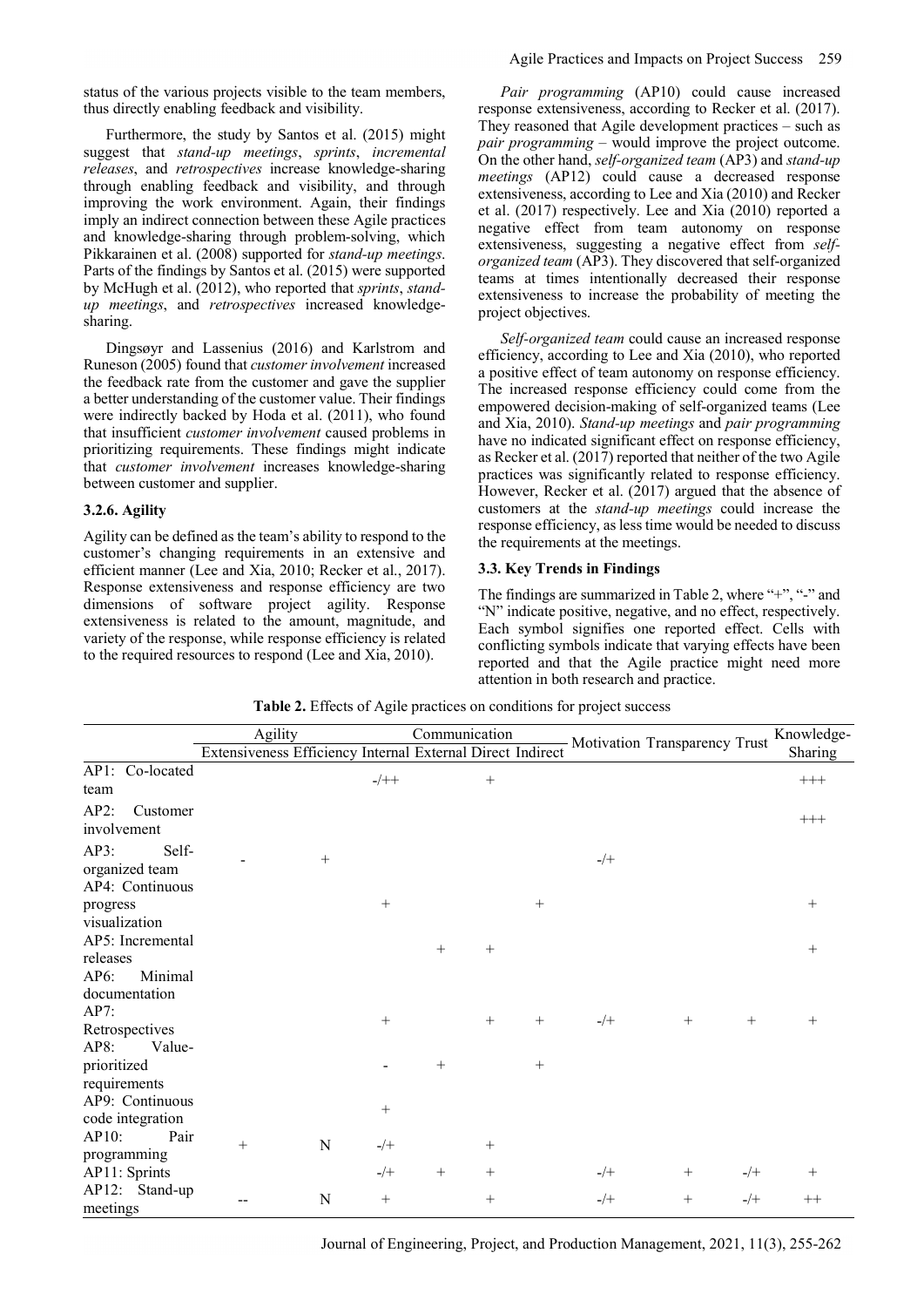There are noteworthy variations in the number of references that report each Agile practice. Even considering the qualitative nature of this study, this evidence suggests that the most common Agile practices are: sprints, continuous code integration, incremental releases, and value-prioritized requirements.

About half of the findings marked in Table 2 indicate an exclusively positive effect of an Agile practice on a project success condition  $-$  e.g., the effect of *retrospectives* on indirect communication. Some effects are agreed upon by several references – e.g., Lee and Xia (2010) and Recker et al. (2017) agreeing on stand-up meetings affecting response extensiveness (agility) negatively.

A few of the effects are exclusively negative – e.g., the effect from self-organized team on response extensiveness (agility). Only two of the project success conditions are only positively affected; transparency and knowledgesharing. Furthermore, communication is shown to experience numerous positive effects of various Agile practices. External communication, along with direct and indirect communication, are only positively affected. No project success condition is affected only negatively. Most of the project success conditions are affected in both positive and negative ways.

Almost half of the Agile practices have various – i.e., conflicting – reported effects on the same project success condition, as either "+/-", "N/+", or "N/-/+". An example is the conflicting effects of retrospectives on motivation. The Agile practice with the highest number of conflicting effects is sprints. These findings might indicate that practitioners should consider the advantages and disadvantages of the Agile practices carefully before implementing them. The Agile frameworks and their practices are not perfect, and most of the Agile practices will imply both positive and negative consequences.

Table 2 also reveals that most of the project success conditions experience different effects from the different Agile practices – e.g., the conflicting effects from retrospectives and value-prioritized requirements on internal communication. Furthermore, for each project success condition, the number of reported effects and degree of positive effects vary.

Table 2 shows noteworthy variations in the number of reported effects for each Agile practice. E.g., no references matching the search criteria were found to report effects on minimal documentation. In contrast, sprints have been found to affect five project success conditions. This variation might indicate which of the Agile practices have widespread effects and which have a more limited influence on project success. The variation in the number of reported effects for each Agile practice could also potentially be explained by varying amounts of existing literature and deficiencies in the RQ2 literature search.

Out of the total 120 cells in Table 2, 77 cells are empty. This could indicate that numerous effects caused by Agile practices are yet to be investigated.

Although no relevant sources were found investigating the effect of minimal documentation directly, there exist reasons to believe that minimal documentation has a positive impact on project success conditions (Arisholm et al., 2006; Lethbridge et al., 2003; Garousi et al., 2015).

The first research question was defined as follows: What Agile practices are commonly reported?

The study resulted in the identification of twelve commonly reported Agile practices. These resulted in being: co-located team, customer involvement, self-organized team, continuous progress visualization, incremental releases, minimal documentation, retrospectives, valueprioritized requirements, continuous code integration, pair programming, sprints, and stand-up meetings. Although this study was qualitative in nature, evidence suggests that sprints, continuous code integration, incremental releases, and value-prioritized requirements constitute the most common Agile practices.

Furthermore, the findings suggest that establishing a generalized set of Agile practices is difficult since many authors use different terms which ultimately mean the same thing. An example is value-prioritized requirements, which has been implemented in various ways through, e.g., backlog, simplicity in design, user stories and metaphors. A backlog is not the same as a metaphor, but they both serve the same goal of delivering the most valuable features to the customer. Nevertheless, the effects of a backlog can potentially be greater than that of a metaphor. Thus, grouping these Agile practices together – even though they serve the same purpose – can give misleading impressions of their impacts.

The second research question was defined as follows: What are the reported effects of commonly reported Agile practices?

It has been observed that the literature provides some evidence regarding the effects from the commonly reported Agile practices. Some of the most visible effects of Agile practices concern improvement of communication. The Agile practices create forums for interaction, such as standup meetings and retrospectives, which have a substantial impact on communication. This is as well evident for knowledge-sharing and transparency, which are impacted exclusively positively. The increased communication and knowledge-sharing are in line with the vision of the Agile Manifesto's focus on interaction and responsiveness. Other impacts are vaguer – especially the high rate of conflicting reported effects is striking. Nearly half of the reported effects are conflicting. Organizational or contextual conditions could be parts of the cause for these conflicting reported effects. At the same time, Agile practices – such as stand-up meetings – have been shown to have both positive and negative impacts. This may indicate that the implementation of Agile practices should reflect upon the project context and presume both positive and negative impacts.

This study has contributed to the discussion of Agile practices by creating an overview of their effects. All commonly reported Agile practices identified have shown to have at least some positive effect. However, some Agile practices have been identified to have more positive effects than others and to affect a wider range of project success conditions – e.g., sprints and retrospectives. It has also been shown that some Agile practices might need more attention before one can conclude if implementing them is worthwhile – e.g., self-organized team.

For practice, this study demonstrates that there is an abundance of Agile practices affecting project success. Most of the reviewed Agile practices are found to have a

### 4. Conclusion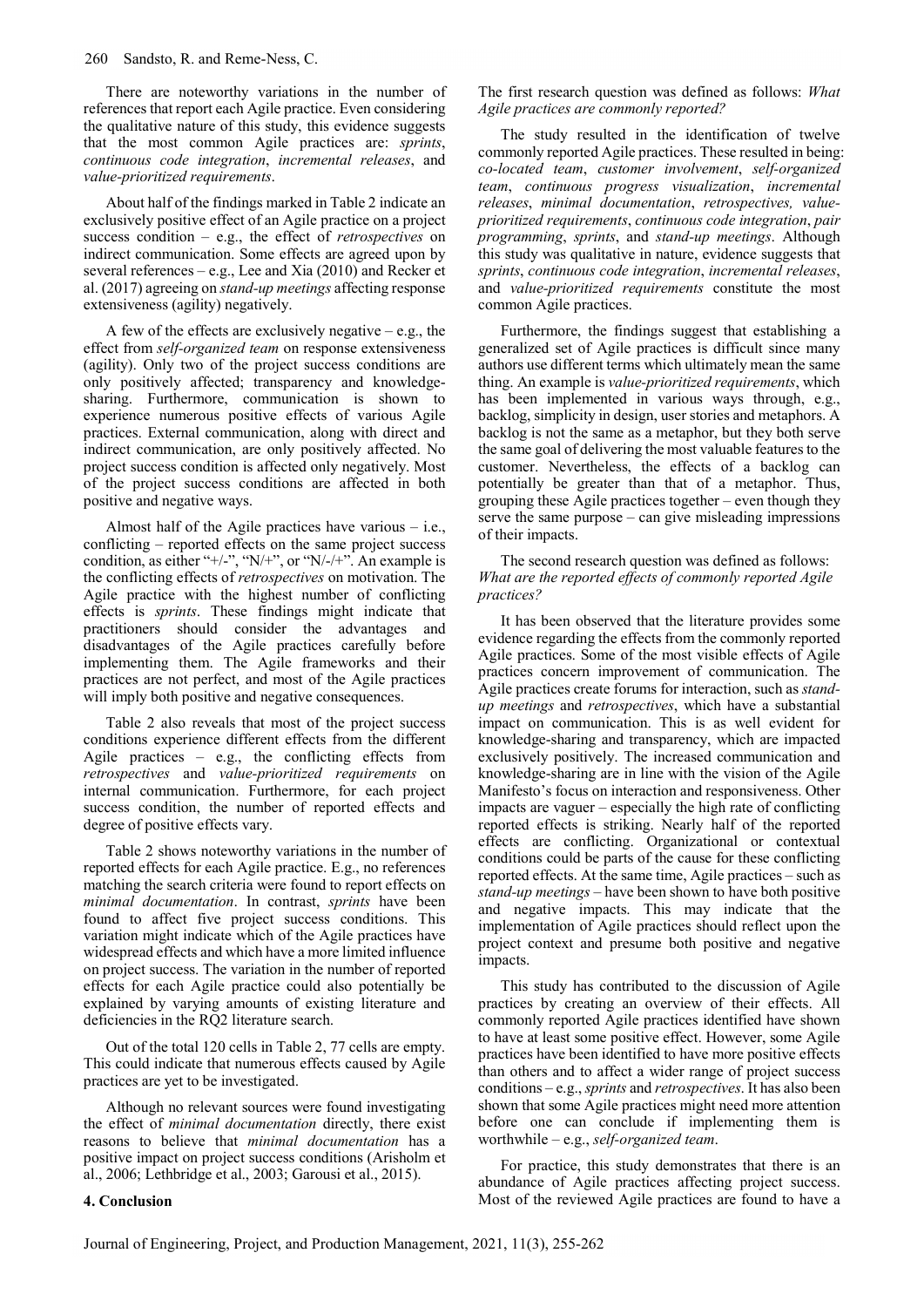range of effects on project success conditions, both positive and negative. Based on the findings in this study, the decision on what Agile practices to implement should be tailored for each project's requirements. Every Agile practice should be carefully assessed to ensure that the effects of the chosen Agile practice correspond to the desired and necessary effects in each project. Practitioners are encouraged to be aware of the reported effects of each implemented Agile practice.

Furthermore, this study demonstrates that an Agile practice can have various effects on project success conditions. E.g., pair programming has a reported positive or negative effect on internal communication. This implies that the effects of an Agile practice on project success conditions are sensitive to various contextual elements, such as team size, culture and project complexity. An implementation of an Agile practice solely based on its reported effects is therefore inadvisable. Practitioners are encouraged to be aware of the fact that project circumstances, context, implementation and the combination of Agile practices influence the project success conditions.

### 5. Future Research and Limitations

For future research, this study demonstrates that there is an abundance of terms for Agile practices. Many Agile practices overlap and reflect nuances of the same Agile practice – e.g., co-located team, "open office landscape," and "co-located office space." Other Agile practices are ultimately the same but presented with slightly different names – e.g., *self-organized team* and "team autonomy." This makes it difficult to review existing empirical studies and to establish a common research agenda for the effects of the various Agile practices. It is therefore recommended to use the Agile practices' names cautiously. While empirical studies on Agile practices' effects are limited, one should not fall for the temptation of clustering "too different" Agile practices together and generalize their effect.

Furthermore, this review demonstrates that the effects of some Agile practices are more examined than others. The effects of, e.g., stand-up meetings are addressed by many empirical studies, whereas there is a lack of empirical studies on the effects of, e.g., minimal documentation. The abundance of empty cells in Table 2 might indicate that the vast majority of Agile practices' effects are not yet investigated. It is recommended to do more research on the effects of Agile practices in order to unveil whether they bring benefit or harm to Agile projects.

Agile practices are implemented differently, with differing duration, under varying circumstances, and in various combinations. These variables have not been taken into account and are probable to have influenced the reported effects addressed in this study. Furthermore, some Agile practices have been studied more than others. This makes the reported effects of some Agile practices (e.g., stand-up meetings) to be more certain than others (e.g., minimal documentation).

This study is also limited by the deficiency in the data collection and data analysis methods used in the creation of this study. Firstly, only a limited number of sources have been reviewed. As time was limited, the study does not address all reported effects from the commonly reported Agile practices. Therefore, this study should not be used to compare or prioritize the commonly reported Agile

practices, but rather to give an indication. Secondly, there are shortcomings in the processing of Agile practices to create the list of commonly reported Agile practices to answer RQ2. Separating Agile practices and Agile principles can be complicated and almost completely dependent on the authors´ interpretation. The clustering of Agile practices might have resulted in the list of commonly reported Agile practices spanning too wide and causing inconsistencies in the reported effects – e.g., sprints encompassing "short iterative cycles" and "iteration planning". The clustering process could also have been biased by the authors' perception of the Agile practices' purpose, as well as the authors' knowledge of the Agile practices and their ability to cluster names and practices correctly.

## Acknowledgments

The authors express their gratitude to Assoc. Prof. Bassam Hussein at the Norwegian University of Science and Technology for the support during the research. The authors are also grateful for the support from Torbjørn Kågen at Metier OEC.

#### References

- Arisholm, E., Briand, L. C., Hove, S. E., and Labiche, Y. (2006). The impact of UML documentation on software maintenance: an experimental evaluation. IEEE Transactions on Software Engineering, 32, 365- 81.
- Beck, K., Beedle, M., Van Bennekum, A., Cockburn, A., Cunningham, W., Fowler, M., Grenning, J., Highsmith, J., Hunt, A., and Jeffries. R. (2001). Manifesto for agile software development. Retrieved from https://agilemanifesto.org/ on November 22, 2020.
- Cao, L. and Ramesh, B. (2008). Agile requirements engineering practices: An empirical study. IEEE Software, 25, 60-67.
- Charette, R. N. (2005). Why software fails [software failure]. IEEE Spectrum, 42, 42-49.
- Langfred, C. W. (2007). The Downside of Self-Management: A Longitudinal Study of the Effects of Conflict on Trust, Autonomy, and Task Interdependence in Self-Managing Teams. Academy of Management Journal, 50, 885-900.
- Dingsøyr, T. and Lassenius, C. (2016). Emerging themes in agile software development: Introduction to the special section on continuous value delivery. Information and software technology, 77, 56-60.
- Dingsøyr, T., Nerur, S., Balijepally, V. G., and Moe, N. B. (2012). A decade of agile methodologies: Towards explaining agile software development. The Journal of systems and software, 85, 1213-21.
- Dybå, T. and Dingsøyr, T. (2008). Empirical studies of agile software development: A systematic review. Information and software technology, 50, 833-59.
- Ferrari, R. (2015). Writing narrative style literature reviews. Medical writing (Leeds), 24, 230-35.
- Fitzgerald, B., Hartnett, G., and Conboy, K. (2006). Customising agile methods to software practices at Intel Shannon. European Journal of Information Systems, 15, 200-13.
- Garousi, G., Garousi-Yusifoğlu, V., Ruhe, G., Zhi, J., Moussavi, M., and Smith, B. (2015). Usage and usefulness of technical software documentation: An industrial case study. Information and software technology, 57, 664-82.